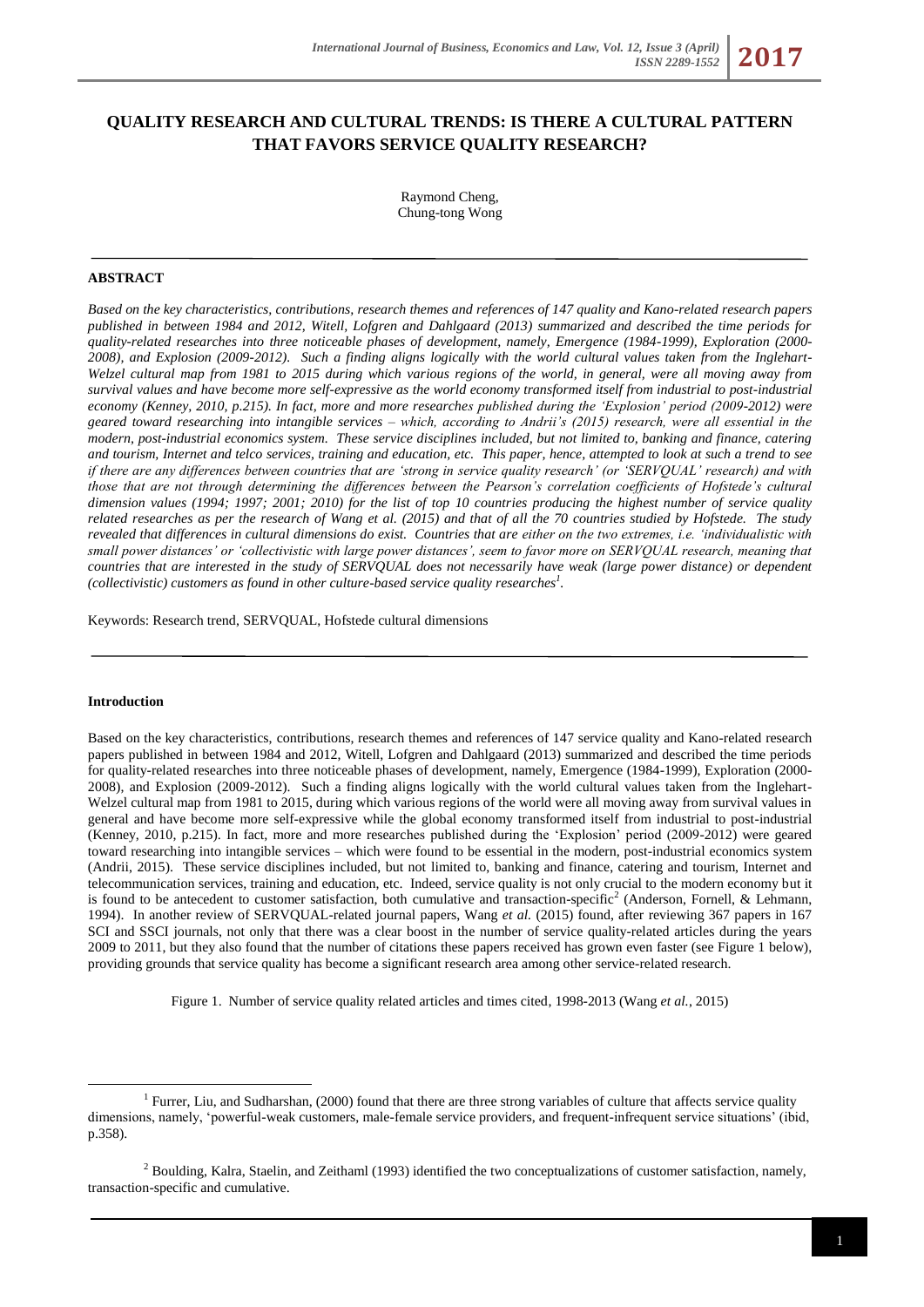

## Number of articles and times cited publications (1998-2013)

In fact, research papers on service quality appear not just in a few certain countries, but they appear across the entire world, especially when studies are being replicated to see if the findings from one research are still valid in another market. For instance, when Anderson, Fornell, and Lehmann (1994) found among Swedish consumers that service quality was antecedent to customer satisfaction, the study was also replicated and the findings were echoed with American consumers as the focus (Fornell, Johnson, Anderson, Cha, & Bryant, 1996; Spreng, Mackenzie & Olshavsky, 1996). And, according to both Wang *et al.* (2015, p.36) and Luor, *et al.* (2015, p.236), the fields of business management and information industry are among the most discussed disciplines of service quality. This probably explains why similar industries in which there is also extensive applications of both business management and information technology knowledge, say the retail banking industry for instance, have also been researched extensively by researchers from many different countries. For example, retail banking markets from every continent have basically been studied (see Table 1 below): From Canada (Cheron, Boidin, & Daghfous, 1999) to Mexico (Batiz-Lazo & Wood, 2001), from the U.K. (Devlin, 1998; Ennew & Binks, 1996; Jayawardhena & Foley, 2000; Howcroft, Hamilton, & Hewer, 2002) to Ireland (Daniel, 1994; Loonam & O'Loughlin, 2008), from Denmark (Mols, 2000; Mols, Buk & Nielsen, 1999) to Finland (Holstius & Kaynak, 1995), from Jordan (Naser, Jamal, & Al-Khatib, 1999) to Ghana (Owusufrimpong, 1999), from Hong Kong (Li, Zhao, & Lee, 2001; Siu & Mo, 2005; Yiu, Grant, & Edgar, 2007) to South Korea (Cui, Lewis, & Park, 2003) and Indonesia (Alfansi & Sargeant, 2000; Koo & Wati, 2010) and Australia (Al-Hawari & Ward, 2006; Herington & Weaven, 2009; Kaynak & Whiteley, 1999; Lloyd-Walker & Cheung, 1998; Ramsay & Smith, 1999; Sathye, 1999), and even in Poland (Kennington, Hill, & Rakowska, 1996; Polasik & Wisniewski, 2009). There were also comparative studies among or between countries within the industry, say among Germany, the U.K. and the U.S.A. (Meyer *et al.*, 1999) or comparative studies that focus on just the industry within a country, say in the U.K. (Newman & Cowling, 1996) or in Australia (Nielsen, Terry, & Trayler, 1998). Alternative service versions of banking for customers of different religions, say, for Muslim and non-Muslin customers (Haron, Ahmad, & PlanisL, 1994) or services that are explicit for Islamic banking (Naser, Jamal, & Al-Khatib, 1999) have also been considered.

|  | Table 1. Service quality related literature in retail banking |  |  |  |  |  |  |
|--|---------------------------------------------------------------|--|--|--|--|--|--|
|--|---------------------------------------------------------------|--|--|--|--|--|--|

| Country   | Researcher(s)                    | <b>Research or paper title</b>                                                                                                                                                                 |  |  |  |  |
|-----------|----------------------------------|------------------------------------------------------------------------------------------------------------------------------------------------------------------------------------------------|--|--|--|--|
| Australia | Al-Hawari & Ward (2006)          | The effect of automated service quality on Australian banks'<br>financial performance and the mediating role of customer<br>satisfaction. Marketing Intelligence & Planning, $24(2)$ , 127-147 |  |  |  |  |
|           | Herington & Weaven (2009)        | E-retailing by banks: E-service quality and its importance to<br>customer satisfaction. European Journal of Marketing, 43(9/10),<br>1220-1231                                                  |  |  |  |  |
|           | Kaynak & Whiteley (1999)         | Retail bank marketing in Western Australia. International Journal<br>of Bank Marketing, 17(5), 221-232.                                                                                        |  |  |  |  |
|           | Nielsen, Terry, & Trayler (1998) | Business banking in Australia: A comparison of expectations.<br>International Journal of Bank Marketing, 16(6), 253-263.                                                                       |  |  |  |  |
|           | Lloyd-Walker $&$ Cheung (1998)   | IT to support service quality excellence in the Australia banking<br>industry. Managing Service Quality, Vol.8, November Issue, 350-<br>358.                                                   |  |  |  |  |
|           | Ramsay & Smith $(1999)$          | Managing customer channel usage in the Australia banking<br>sector. Managerial Auditing Journal, 14(7), 329-338.                                                                               |  |  |  |  |
|           | Sathye (1999)                    | Adoption of Internet banking by Australian consumers: An<br>empirical investigation. International Journal of Bank Marketing,<br>17(7), 324-334.                                               |  |  |  |  |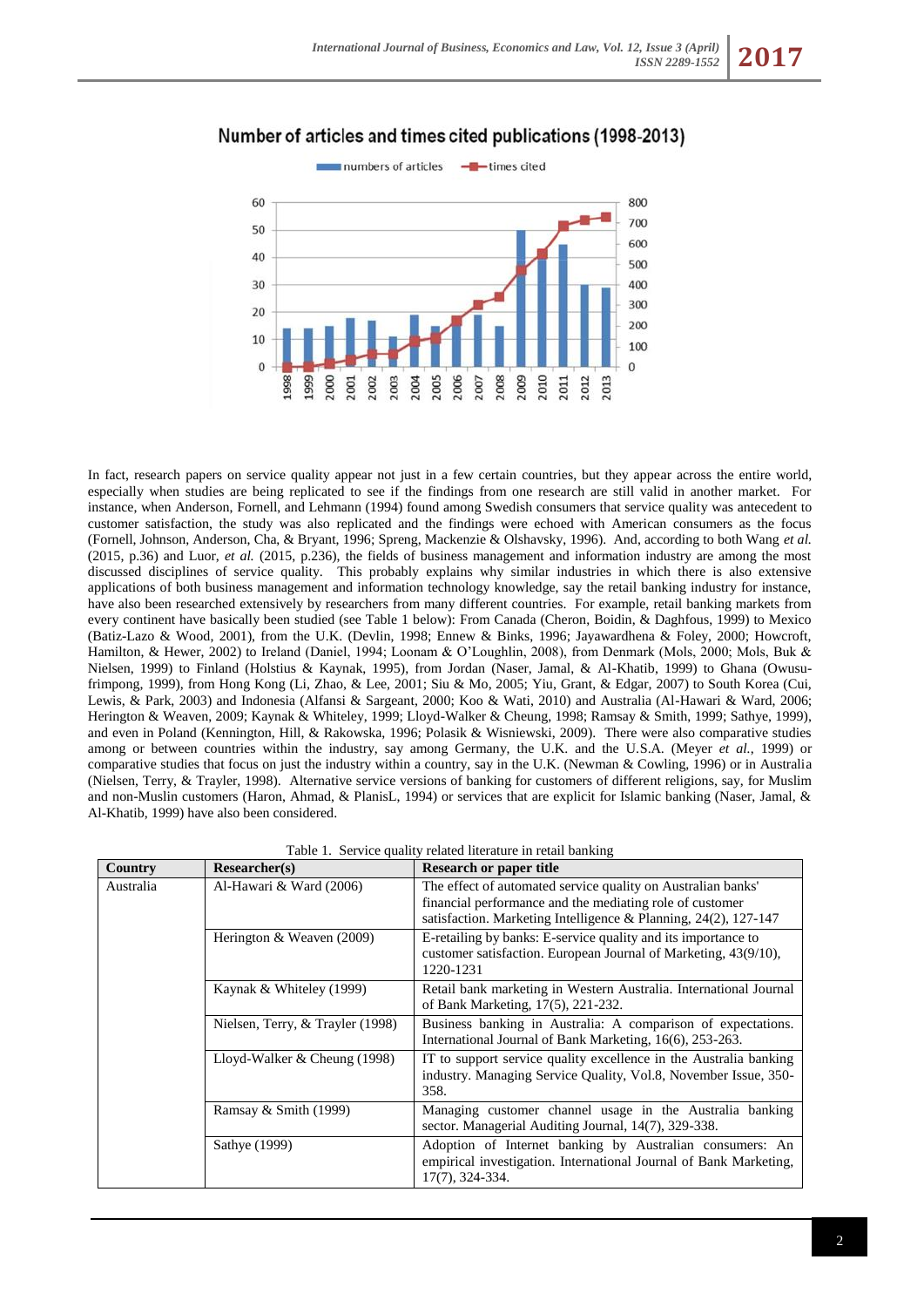| Canada            | & Daghfous<br>Cheron,<br>Boidin,<br>(1999) | Basic financial services needs of low-income individuals: A<br>comparative study in Canada. International Journal of Bank<br>Marketing, 17(2), 49-60.                                      |
|-------------------|--------------------------------------------|--------------------------------------------------------------------------------------------------------------------------------------------------------------------------------------------|
| Denmark           | Mols (2000)                                | The Internet and services marketing - The case of Danish retail<br>banking. Internet Research: Electronic Networking Applications<br>and Policy, 10(1), 7-18.                              |
|                   | Mols, Buk & Nielsen (1999)                 | Distribution channel strategies in Danish retail banking.<br>International Journal of Retail & Distribution Management, 27(1),<br>37-47.                                                   |
| Finland           | Holstius & Kaynak (1995)                   | Retail banking in Nordic countries: The case of Finland.<br>International Journal of Bank Marketing, 13(8), 10-20                                                                          |
| Ghana             | Owusu-frimpong (1999)                      | Patronage behaviour of Ghanaian bank customers. International<br>Journal of Bank Marketing, 17(7), 335-341.                                                                                |
| Hong Kong         | Li, Zhao, & Lee (2001)                     | Quality management initiatives in Hong Kong's banking industry:<br>A longitudinal study. Total Quality Management, 12(4), 451-467.                                                         |
|                   | Siu & Mou (2005)                           | Measuring service quality in Internet banking: The case of Hong<br>Kong. Journal of International Consumer Marketing, 17(4),<br>pp.99-116                                                  |
|                   | Yiu, Grant, & Edgar (2007)                 | Factors affecting the adoption of Internet Banking in Hong Kong -<br>implications for the banking sector. International Journal of<br>Information Management, 27(5), October 2007, 336-351 |
| Indonesia         | Alfansi & Sargeant (2000)                  | Market segmentation in the Indonesian banking sector: the<br>relationship between demographics and desired customer benefits.<br>International Journal of Bank Marketing, 18(2), 64-74.    |
|                   | Koo & Wati (2010)                          | Toward an understanding of the mediating role of "trust" in<br>mobile banking service: An empirical test of Indonesia case.<br>Journal of Universal Computer Science, 16(13), 1801-1824    |
| Ireland           | Daniel (1994)                              | Provision of electronic banking in the UK and the Republic of<br>Ireland. International Journal of Bank Marketing, 17(2), 72-82.                                                           |
|                   | Loonam & O'Loughlin (2008)                 | Exploring e-service quality: A study of Irish online banking.<br>Marketing Intelligence & Planning, 26(7), 759-780                                                                         |
| Jordan            | Naser, Jamal, & Al-Khatib (1999)           | Islamic banking: A study of customer satisfaction and preferences<br>in Jordan. International Journal of Bank Marketing, 17(3), 135-<br>150.                                               |
| Mexico            | Batiz-Lazo & Wood (2001)                   | Management of core capabilities in Mexican and European banks.<br>International Journal of Bank Marketing, 19(2), 89-100                                                                   |
| Poland            | Kennington, Hill & Rakowska<br>(1996)      | Consumer selection criteria for banks in Poland. International<br>Journal of Bank Marketing, 14(4), 12-21.                                                                                 |
|                   | Polasik & Wisniewski (2009)                | Empirical analysis of internet banking adoption in Poland.<br>International Journal of Bank Marketing, 27(1), 32-52                                                                        |
| South Korea       | Cui, Lewis, & Park (2003)                  | Service quality measurement in the banking sector in South<br>Korea. International Journal of Bank Marketing, 21(4), 191-201                                                               |
| United<br>Kingdom | Devlin (1998)                              | Adding value to service offerings: The case of UK retail financial<br>services. European Journal of Marketing, 32(11/12), 1091-1109.                                                       |
|                   | Ennew & Binks (1996)                       | The impact of service quality and service characteristics on<br>customer retention: Small businesses and their banks in the UK.<br>British Journal of Management, Vol.7, 119-230.          |
|                   | Howcroft, Hamilton, & Hewer<br>(2002)      | Consumer attitude and the usage and adoption of home-based<br>banking in the United Kingdom. International Journal of Bank<br>Marketing, Vol. 20 Issue: 3, pp.111-121                      |
|                   | Jayawardhena & Foley (2000)                | Changes in the banking sector - The case of Internet banking in<br>the UK. Internet Research: Electronic Networking Applications<br>and Policy, Vol.7 No. 2, pp. 120-128.                  |
|                   | Newman & Cowling (1996)                    | Service quality in retail banking: The experience of two British<br>clearing banks? International Journal of Bank Marketing, 14(6),<br>$3-11.$                                             |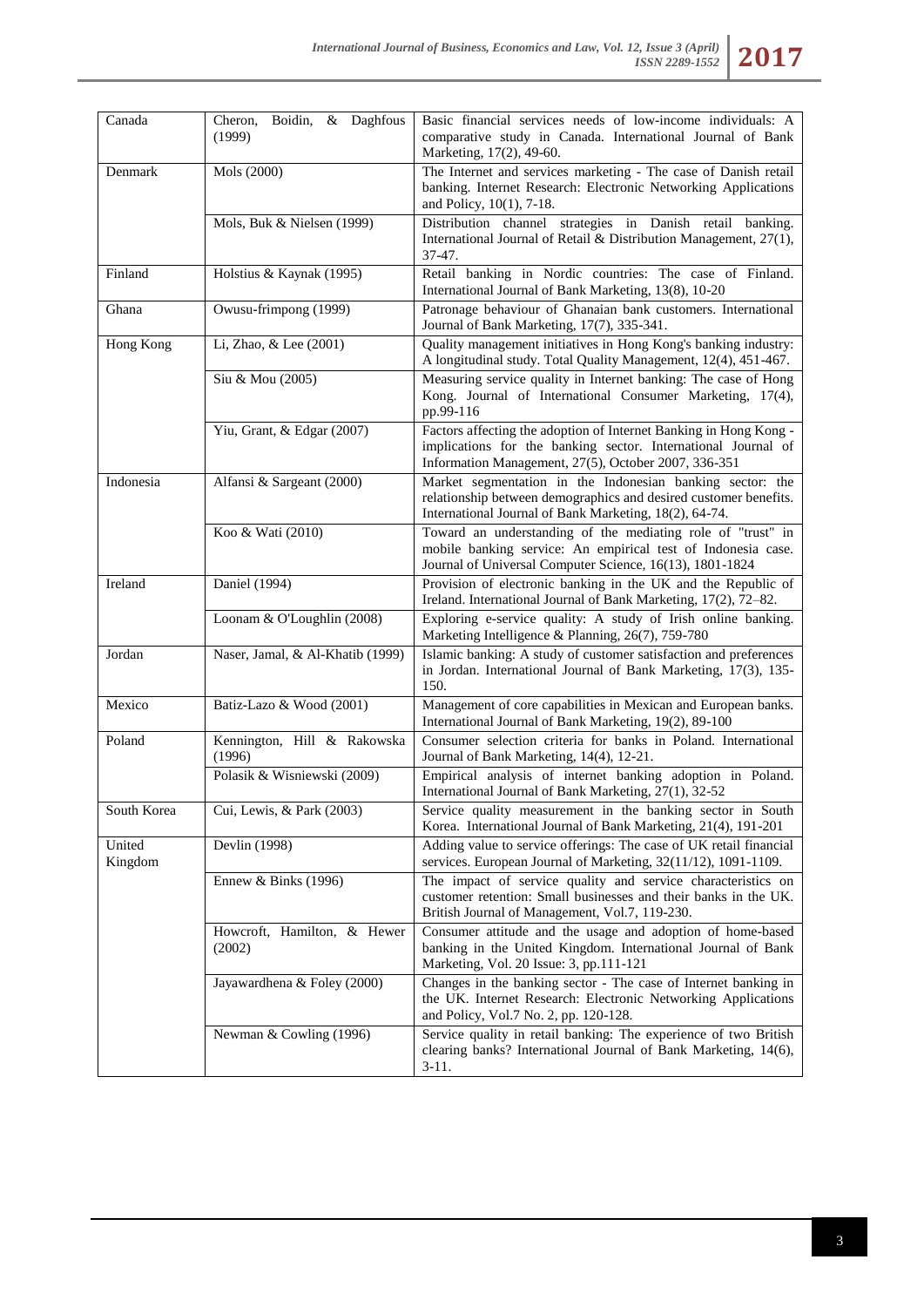## **The Question: Is there a pattern among countries that favor service quality research?**

With such an explosive trend of research in the service quality field in mind, is there a pattern from which countries that produce large numbers of SERVQUAL-related research articles could be derived or explained with respect to the other countries in general? Could we explain such a pattern in terms of Geert Hoftstede's cultural dimensions? If we could, maybe we would be able to provide a 'look-ahead mechanism' in terms of what combination of cultural dimensions would provide the spark for the dire need of service quality among consumers and hence trigger researches to be done (and journal papers to be published, of course) in the corresponding service fields in those countries, especially when cultures around the world seems to all move gradually from the 'survival mode' (economic success) to become more and more 'self-expressive' (human values and satisfaction)(Inglehart, 1997).

## **Geert Hofstede's Cultural Dimensions**

Dutch social psychologist Geert Hofstede's (Hofstede, 1994; 1997; 2001) cultural dimensions is a framework for intercultural communication. Originated from an IBM<sup>3</sup> research that involved some 80,000 employees in 66 countries back from the 1960s to 1970s, Hofstede defined his first four cultural dimensions as power distance (PDI), individualism (IDV), uncertainty avoidance (UAI), and masculinity (MAS) and added long-term orientation (LTO) in 1987 (Bond *et al.*, 1987), and eventually indulgence versus restraint (IND) in 2010 (Hofstede, *et al.*, 2010) to his final group of six cultural dimensions. Table 2 below shows the corresponding definitions of the six cultural dimensions (Bond, *et al.*, 1987; Hofstede, 1997; Hofstede, *et al.*, 2010).

| <b>CULTURAL DEMENSIONS</b>  | <b>MEANING</b>                                                                                                                                                                                                                                                        |
|-----------------------------|-----------------------------------------------------------------------------------------------------------------------------------------------------------------------------------------------------------------------------------------------------------------------|
| Power Distance (PDI)        | Power distance is the extent to which the less powerful members of<br>institutions and organizations within a society expect and accept that<br>power is distributed unequally.                                                                                       |
| Individualism (IDV)         | Individualism pertains to societies in which the ties between<br>individuals are loose: Everyone is expected to look after himself or<br>herself and his or her immediate family.                                                                                     |
| Uncertainty Avoidance (UAI) | Uncertainty avoidance is the extent to which the members of a<br>culture feel threatened by uncertain or unknown situations.                                                                                                                                          |
| Masculinity (MAS)           | Masculinity pertains to societies in which social gender roles are<br>clearly distinct: Men are supposed to be assertive, tough, and focused<br>on material success, whereas women are supposed to be more<br>modest, tender, and concerned with the quality of life. |
| Long-term Orientation (LTO) | Long-term orientation is the extent to which a society exhibits a<br>pragmatic future-oriented perspective (fostering virtues like<br>perseverance and thrift) rather than a conventional historic or short-<br>term point of view.                                   |
| Indulgence (IND)            | The Indulgence index is essentially a measure of happiness.                                                                                                                                                                                                           |

Table 2. Hofstede's six cultural dimensions (Bond, *et al.*, 1987; Hofstede, 1997; Hofstede, *et al.*, 2010)

#### **The Investigation**

1

In order to investigate if there exists such a cultural pattern that would favor service quality research with statistical significance, we compared the Hoftstede's cultural dimension values of top 10 countries<sup>4</sup> of service quality publications found by Wang *et al*. (2015, p.37) (see Table 3 below) with that of all the other 70 countries as reported by Hofstede (in his website, [www.geert](http://www.geert-hofstede.com/)[hofstede.com\)](http://www.geert-hofstede.com/) in 2016 (as listed in Table 4 below). Even though it might be argued that these cultural values do change annually and that the top 10 countries with SERVQUAL publications are merely listed in terms of their accumulated number of publications over the years, the cultural values between country pairs or among country groups (i.e. the measured cultural distances) are generally found to be stable (Beugelsdijk, Maseland, & van Hoorn, 2015) and hence we can safely take these cultural values to be absolute rather than relative. In other words, we assume that the Hofstede cultural dimensions among the countries do not vary too much over time as these SERVQUAL publications accumulate.

<sup>3</sup> IBM, International Business Machines[, http://www.ibm.com/](http://www.ibm.com/)

<sup>4</sup> According to Wang, *et al.* (2015), 52 countries were involved in SERVQUAL publications.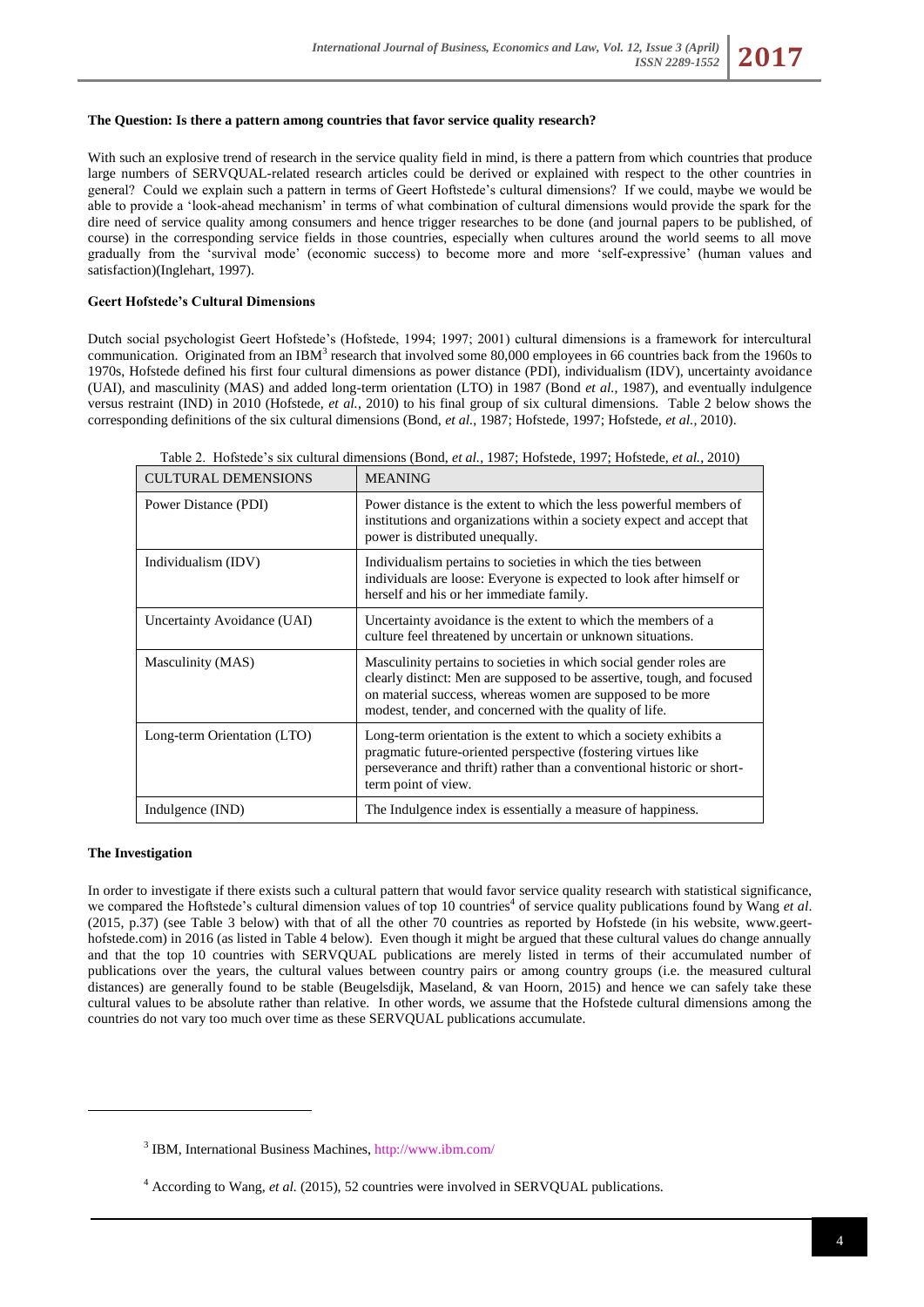Table 3. Top ten countries of SERVQUAL publications (1998-2013) (Wang *et al.*, 2015, p.37)

|                  | <b>Country</b>              | <b>Number</b><br>of articles | $\frac{0}{0}$ |
|------------------|-----------------------------|------------------------------|---------------|
| 1.               | <b>USA</b>                  | 103                          | 28.1          |
| 2.               | TAIWAN <sup>*</sup>         | 58                           | 15.8          |
| 3.               | <b>ENGLAND</b>              | 29                           | 7.9           |
| $\overline{4}$ . | <b>TURKEY</b>               | 24                           | 6.5           |
| 5.               | PEOPLE'S REPUBLIC OF CHINA* | 22                           | 6.0           |
| 6.               | <b>SPAIN</b>                | 19                           | 5.2           |
| 7.               | <b>BRAZIL</b>               | 15                           | 4.1           |
| 8.               | SOUTH KOREA*                | 13                           | 3.5           |
| 9.               | <b>AUSTRALIA</b>            | 11                           | 3.0           |
| 10.              | <b>GREECE</b>               | 11                           | 3.0           |

| <b>CODE</b>                 | Table 4. Hofstede's cultural dimensions for 70 countries. Source: www.geert-hoftstede.com<br><b>COUNTRY</b> | PDI    | <b>IDV</b> | <b>MAS</b> | <b>UAI</b> | <b>LTO</b> | <b>IND</b> |  |
|-----------------------------|-------------------------------------------------------------------------------------------------------------|--------|------------|------------|------------|------------|------------|--|
| <b>ARA</b>                  | Arab countries                                                                                              | 80     | 38         | 53         | 68         | 23         | 34         |  |
| ARG                         | Argentina                                                                                                   | 49     | 46         | 56         | 86         | 20         | 62         |  |
| <b>AUL</b>                  | <b>Australia</b>                                                                                            | 38     | 90         | 61         | 51         | 21         | 71         |  |
| <b>AUT</b>                  | Austria                                                                                                     | $11\,$ | 55         | 79         | 70         | 60         | 63         |  |
| <b>BAN</b>                  | Bangladesh                                                                                                  | 80     | $20\,$     | 55         | 60         | 47         | 20         |  |
| <b>BEL</b>                  | Belgium                                                                                                     | 65     | 75         | 54         | 94         | 82         | 57         |  |
| <b>BRA</b>                  | <b>Brazil</b>                                                                                               | 69     | 38         | 49         | 76         | 44         | 59         |  |
| $\rm BUL$                   | Bulgaria                                                                                                    | 70     | 30         | 40         | 85         | 69         | 16         |  |
| CAN                         | Canada                                                                                                      | 39     | 80         | 52         | 48         | 36         | 68         |  |
| <b>CHL</b>                  | Chile                                                                                                       | 63     | 23         | $28\,$     | 86         | 31         | 68         |  |
| <b>CHI</b>                  | China                                                                                                       | 80     | 20         | 66         | 30         | 87         | 24         |  |
| <b>COL</b>                  | Colombia                                                                                                    | 67     | 13         | 64         | 80         | 13         | 83         |  |
| $\cos$                      | Costa Rica                                                                                                  | 35     | 15         | 21         | 86         | n/a        | n/a        |  |
| CRO                         | Croatia                                                                                                     | 73     | 33         | 40         | 80         | 58         | 33         |  |
| <b>CZE</b>                  | Czech Rep                                                                                                   | 57     | 58         | 57         | 74         | 70         | 29         |  |
| <b>DEN</b>                  | Denmark                                                                                                     | 18     | 74         | 16         | 23         | 35         | 70         |  |
| <b>ECA</b>                  | Ecuador                                                                                                     | 78     | 8          | 63         | 67         | n/a        | n/a        |  |
| <b>SAL</b>                  | El Salvador                                                                                                 | 66     | 19         | 40         | 94         | 20         | 89         |  |
| <b>EST</b>                  | Estonia                                                                                                     | 40     | 60         | 30         | 60         | 82         | 16         |  |
| ${\rm FIN}$                 | Finland                                                                                                     | 33     | 63         | 26         | 59         | 38         | 57         |  |
| <b>FRA</b>                  | France                                                                                                      | 68     | 71         | 43         | 86         | 63         | 48         |  |
| <b>GER</b>                  | Germany                                                                                                     | 35     | 67         | 66         | 65         | 83         | 40         |  |
| <b>GBR</b>                  | <b>Great Britain</b>                                                                                        | 35     | 89         | 66         | 35         | 51         | 69         |  |
| <b>GRE</b>                  | Greece                                                                                                      | 60     | 35         | 57         | 112        | 45         | 50         |  |
| <b>HOK</b>                  | <b>Hong Kong</b>                                                                                            | 68     | 25         | 57         | 29         | 61         | 17         |  |
| <b>HUN</b>                  | Hungary                                                                                                     | 46     | 80         | 88         | 82         | 58         | 31         |  |
| $\mathop{\rm IND}\nolimits$ | India                                                                                                       | $77\,$ | 48         | 56         | 40         | 51         | 26         |  |
| $\rm IDO$                   | Indonesia                                                                                                   | 78     | 14         | 46         | 48         | 62         | 38         |  |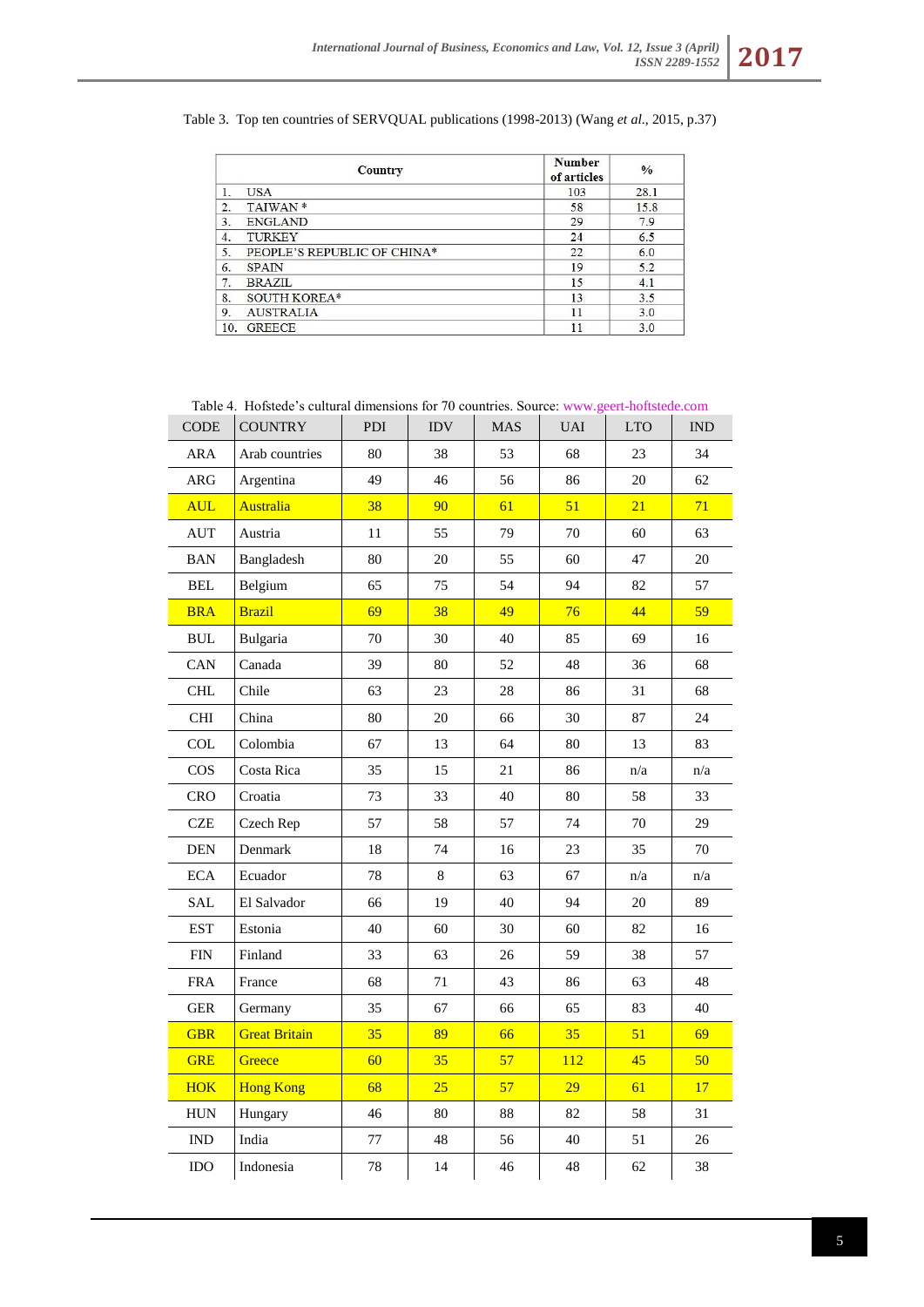| <b>IRA</b>  | Iran                 | 58  | 41     | 43  | 59  | 14     | 40                      |
|-------------|----------------------|-----|--------|-----|-----|--------|-------------------------|
| <b>IRE</b>  | Ireland              | 28  | 70     | 68  | 35  | 24     | 65                      |
| <b>ISR</b>  | Israel               | 13  | 54     | 47  | 81  | 38     | $\mathrm{n}/\mathrm{a}$ |
| <b>ITA</b>  | Italy                | 50  | 76     | 70  | 75  | 61     | 30                      |
| <b>JAM</b>  | Jamaica              | 45  | 39     | 68  | 13  | n/a    | n/a                     |
| JPN         | Japan                | 54  | 46     | 95  | 92  | $88\,$ | 42                      |
| <b>KOR</b>  | <b>Korea South</b>   | 60  | 18     | 39  | 85  | 100    | 29                      |
| LAT         | Latvia               | 44  | 70     | 9   | 63  | 69     | 13                      |
| LIT         | Lithuania            | 42  | 60     | 19  | 65  | 82     | 16                      |
| <b>LUX</b>  | Luxembourg           | 40  | 60     | 50  | 70  | 64     | 56                      |
| <b>MAL</b>  | Malaysia             | 104 | 26     | 50  | 36  | 41     | 57                      |
| <b>MLT</b>  | Malta                | 56  | 59     | 47  | 96  | 47     | 66                      |
| <b>MEX</b>  | Mexico               | 81  | 30     | 69  | 82  | 24     | 97                      |
| <b>MOR</b>  | Morocco              | 70  | 46     | 53  | 68  | 14     | 25                      |
| <b>NET</b>  | Netherlands          | 38  | 80     | 14  | 53  | 67     | 68                      |
| <b>NZL</b>  | New Zealand          | 22  | 79     | 58  | 49  | 33     | 75                      |
| <b>NOR</b>  | Norway               | 31  | 69     | 8   | 50  | 35     | 55                      |
| PAK         | Pakistan             | 55  | 14     | 50  | 70  | 50     | $\boldsymbol{0}$        |
| PAN         | Panama               | 95  | 11     | 44  | 86  | n/a    | n/a                     |
| PER         | Peru                 | 64  | 16     | 42  | 87  | 25     | 46                      |
| PHI         | Philippines          | 94  | 32     | 64  | 44  | 27     | 42                      |
| POL         | Poland               | 68  | 60     | 64  | 93  | 38     | 29                      |
| POR         | Portugal             | 63  | 27     | 31  | 104 | 28     | 33                      |
| <b>ROM</b>  | Romania              | 90  | 30     | 42  | 90  | 52     | 20                      |
| <b>RUS</b>  | Russia               | 93  | 39     | 36  | 95  | 81     | 20                      |
| <b>SER</b>  | Serbia               | 86  | 25     | 43  | 92  | 52     | 28                      |
| <b>SIN</b>  | Singapore            | 74  | 20     | 48  | 8   | 72     | 46                      |
| <b>SLK</b>  | Slovak Rep           | 104 | 52     | 110 | 51  | 77     | 28                      |
| <b>SLV</b>  | Slovenia             | 71  | 27     | 19  | 88  | 49     | 48                      |
| SAW         | South Africa         | 49  | 65     | 63  | 49  | n/a    | n/a                     |
| <b>SPA</b>  | <b>Spain</b>         | 57  | 51     | 42  | 86  | 48     | 44                      |
| ${\rm SUR}$ | Suriname             | 85  | 47     | 37  | 92  | n/a    | n/a                     |
| <b>SWE</b>  | Sweden               | 31  | 71     | 5   | 29  | 53     | 78                      |
| SWI         | Switzerland          | 34  | 68     | 70  | 58  | 74     | 66                      |
| <b>TAI</b>  | Taiwan               | 58  | 17     | 45  | 69  | 93     | 49                      |
| <b>THA</b>  | Thailand             | 64  | $20\,$ | 34  | 64  | 32     | 45                      |
| TRI         | Trinidad &<br>Tobago | 47  | 16     | 58  | 55  | 13     | $80\,$                  |
| <b>TUR</b>  | <b>Turkey</b>        | 66  | 37     | 45  | 85  | 46     | 49                      |
| <b>USA</b>  | <b>U.S.A.</b>        | 40  | 91     | 62  | 46  | 26     | 68                      |
| URU         | Uruguay              | 61  | 36     | 38  | 100 | 26     | 53                      |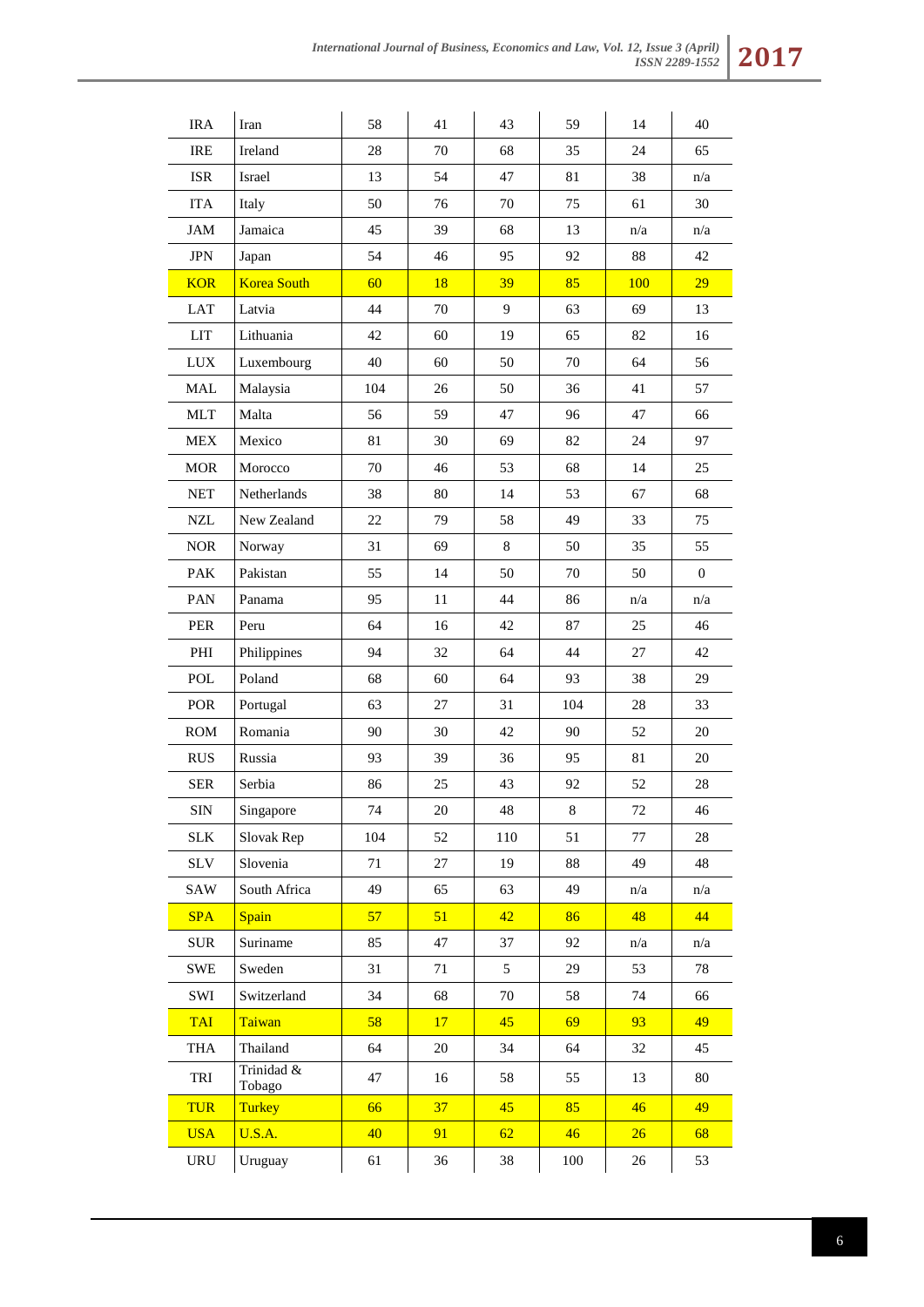| VEN | 'enezuela             | UІ                       | $\sim$<br>-- | $\overline{ }$<br>. . | 76 | ' G     | 100 |
|-----|-----------------------|--------------------------|--------------|-----------------------|----|---------|-----|
| VIE | <b>TT.</b><br>'ietnam | $\overline{\phantom{a}}$ | ZU           | 40                    | 30 | ΕП<br>◡ | ັບ  |

## **Results and Analysis**

Pearson's correlation coefficients were obtained among the Hofstede's cultural values for (a) the top 10 countries with the highest number of SERVOUAL publications, and that for (b) all 70 countries studied obtained from the Hofstede website (see Table 4 above). Correlation coefficients that are statistically significant are highlighted in yellow in Table 5 below.

Table 5. Correlation table for 'countries with top 10 SERVOUAL publications (left) vs all 70 countries (right)'

|     |                                             | pdi                 | idv                | mas l              | uai                 | lto                | ind                |     |                                             | pdi                | idv                | mas                  | uai                 | lto                  | ind                |
|-----|---------------------------------------------|---------------------|--------------------|--------------------|---------------------|--------------------|--------------------|-----|---------------------------------------------|--------------------|--------------------|----------------------|---------------------|----------------------|--------------------|
| pdi | Pearson Correlation<br>Sia. (2-tailed)<br>Ν | 1.00<br>10          | -.89<br>.00<br>10  | -.66<br>.04<br>10  | .48<br>.16<br>10    | .42<br>.23<br>10   | $-72$<br>.02<br>10 | pdi | Pearson Correlation<br>Sia. (2-tailed)<br>Ν | 1.00<br>70         | -.60<br>.00<br>70  | .16<br>.19<br>70     | .20<br>.09<br>70    | .03<br>.84<br>64     | $-31$<br>.01<br>63 |
| idv | Pearson Correlation<br>Sig. (2-tailed)<br>Ν | -.89  <br>.00<br>10 | 1.00<br>10         | .74<br>.01<br>10   | $-.50$<br>.14<br>10 | $-75$<br>.01<br>10 | .79<br>.01<br>10   | idv | Pearson Correlation<br>Sig. (2-tailed)<br>Ν | -.60<br>.00<br>70  | 1.00<br>70         | .05<br>.70<br>70     | $-20$<br>.10<br>70  | .09<br>.48<br>64     | .16<br>.21<br>63   |
| mas | Pearson Correlation<br>Sig. (2-tailed)<br>Ν | -.66<br>.04<br>10   | .74<br>.01<br>10   | 1.00<br>10         | -.68<br>.03<br>10   | $-62$<br>.05<br>10 | .53<br>.12<br>10   | mas | Pearson Correlation<br>Sig. (2-tailed)<br>Ν | .16<br>.19<br>70   | .05<br>.70<br>70   | 1.00<br>70           | $-.05$<br>.66<br>70 | .02<br>.86<br>64     | .07<br>.60<br>63   |
| uai | Pearson Correlation<br>Sia. (2-tailed)<br>Ν | .48<br>.16<br>10    | $-50$<br>.14<br>10 | - 681<br>.03<br>10 | 1.00<br>10          | .22<br>.55<br>10   | $-13$<br>.72<br>10 | uai | Pearson Correlation<br>Sia. (2-tailed)<br>Ν | .20<br>.09<br>70   | $-20$<br>.10<br>70 | $-0.05$<br>.66<br>70 | 1.00<br>70          | $-.04$<br>.77<br>64  | $-07$<br>.60<br>63 |
| lto | Pearson Correlation<br>Sig. (2-tailed)<br>Ν | .42<br>.23<br>10    | $-75$<br>.01<br>10 | $-62$<br>.05<br>10 | .22<br>.55<br>10    | 1.00<br>10         | $-63$<br>.05<br>10 | lto | Pearson Correlation<br>Sig. (2-tailed)<br>Ν | .03<br>.84<br>64   | .09<br>.48<br>64   | .02<br>.86<br>64     | .77<br>64           | $-0.04$   1.00<br>64 | $-49$<br>.00<br>63 |
| ind | Pearson Correlation<br>Sig. (2-tailed)<br>Ν | -.72<br>.02<br>10   | .79<br>.01<br>10   | .53<br>.12<br>10   | $-13$<br>.72<br>10  | -.63<br>.05<br>10  | 1.00<br>10         | ind | Pearson Correlation<br>Sig. (2-tailed)<br>Ν | $-31$<br>.01<br>63 | .16<br>.21<br>63   | .07<br>.60<br>63     | $-.07$<br>.60<br>63 | .00.<br>63           | $-49$ 1.00<br>63   |

Unlike other studies in which the relationship between culture and service (e-service) quality perceptions were studied (Furrer, Liu, Sudharshan, 2000; Li & Mäntymäki, 2011), our study focused on looking at what kind of country would SERVQUAL research prevail, and not about consumer perceptions on service quality. We summarize the results as follows.

**Power Distance (PDI) versus Individualism (IDV).** One interesting finding is that countries that made their way into the list of 'top 10' as recorded by Wang, *et al.* (2015) have relatively much stronger negative correlation coefficients (-0.89, p<0.00) than the overall value (-0.60, p<0.00), see Table 5 above. This means most countries in the 'top 10' are either those with 'large power distance and low individualism' or 'small power distance but highly individualistic'. Those that wander in between, say Italy (PDI=50, IDV=76), Belgium (PDI=65, IDV=75), or even Japan (PDI=54, IDV=46), the Asian country that is so well-known in various aspects of implementing quality control, e.g. House of Quality (Hauser & Clausing, 1993), Mitsubishi's Quality Function Deployment (QFD) developed in 1972, the world-renowned Toyota Production System (Shingo, 1989), Kanban (Berkeley, 1992), Just-in-time (JIT) manufacturing systems (Sayer, 1986), 5S system (Gapp, Fisher, & Kobayashi, 2008), etc., are not countries where SERVQUAL research might prevail – even if they do implement quality-related concepts extraordinarily well. In other words, the popularity of SERVQUAL publication has nothing to do with the fact that a certain large power distance country may have weak customers who are more likely to tolerate bad services (Furrer, Liu, Sudharshan, 2000, p.363). Countries that exhibit small power distances but highly individualistic in nature also seem to nurture service quality-related studies.

**Power Distance (PDI) versus Masculinity (MAS).** Correlation coefficients found between power distance (PDI) and masculinity (MAS) for the 'top 10' showed a mild to strong, negative, statistically significant relationship  $(-0.66, p<0.04)$ whereas such relationship does not exist for the whole group of 70 countries (-0.16, p<-0.19). Such a finding could imply that either relatively less masculine countries with large power distances would tend to produce more SERVQUAL-related studies (maybe because these less masculine countries concern more for the not-so-fairly-treated workers working under large power distance environment) or the relatively more masculine, individualistic countries would tend to go for more of these SERVQUAL-related research as they probably aim for winning over other competitors through exhibiting outstanding professionalism. Such an argument is further supported by the fact that a strong negative correlation  $(-0.72, p<0.02)$  is also found among power distance (PDI) and indulgence (IND) values in the top 10 SERVQUAL publication countries – which is something not clearly manifesting  $(-0.31, p<0.01)$ , even though statistically significant, among the overall list of 70. And,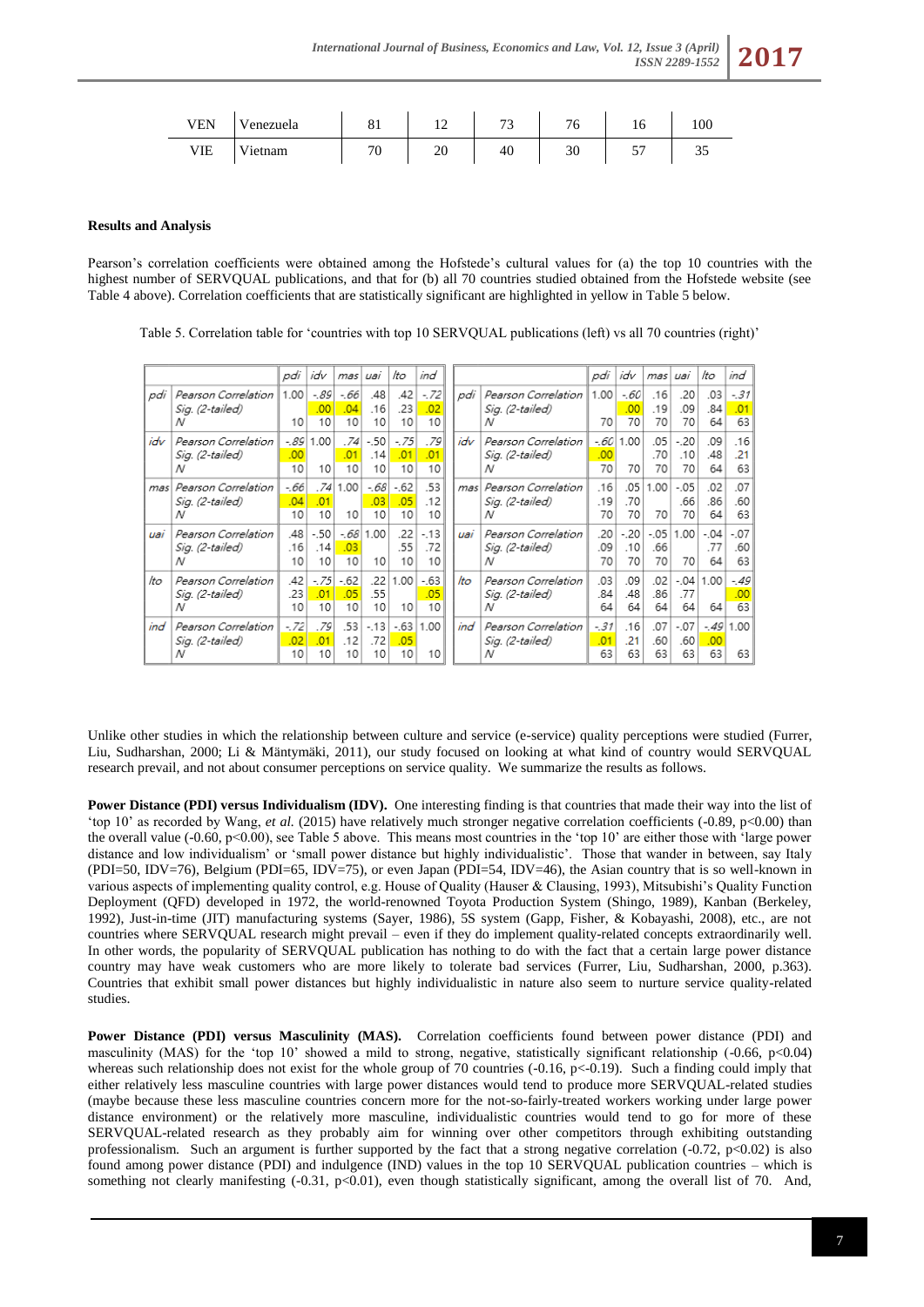furthermore, as power distance correlates strongly with individualism, we also see such a strong tie  $(0.74, p<0.01)$  between individualism (IDV) and masculinity (MAS) among the top 10. Using the same rationale, individualism (IDV) also correlates strongly  $(0.79, p<0.01)$  with indulgence (IND) among the top 10, and not with the overall 70.

**Masculinity (MAS) versus Uncertainly Avoidance (UAI).** The top 10 countries with most SERVQUAL publications also exhibited strong, negative correlations (-0.68, p<0.03) between masculinity (MAS) and uncertainty avoidance (UAI) and which is not found in the overall group of 70 countries. Such a finding reasonably conforms with the expectation that in countries where the lower the uncertainty avoidance, or the less the fear or threat concerning uncertain or unknown situations, the stronger the masculinity (or the quest for professionalism). It also implies that the need for service quality research in high uncertainty avoidance countries could probably be triggered as a result of the dire need for a solution for minimizing customer complaints (or 'threats').

**Long-term Orientation (LTO) versus Individualism (IDV) and Masculinity (MAS).** While it is known that service quality contributes to long-term relationships and customer retention (Venetis & Ghauri, 2004), our findings here indicated something a little different. Our findings showed that long-term orientation (LTO) maintains strong, negative correlations with both individualism (IDV) (-0.75, p< 0.01) as well as masculinity (MAS) (-0.62, p<0.05). This suggest that the 'top 10', instead of always wanting 'a long-term relationship' with customers, seem to be exhibiting two different kinds of characteristics. Among countries in the top 10, those that are low on individualism (or more collectivistic) and less masculine tend to go for long-term orientation (and hence 'retain their customers' through closer people-to-people, more caring, less masculine, relations while making use of the less individualistic customers' dependency on services). Those that are high on individualism and more masculine, tend to attract individualistic customers through showing them their professionalism and innovation. In short, for higher long-term orientation countries among the 'top 10', they are more 'people-first', while for other countries with shorter LTO values, they tend to be more 'service-first'.

#### **Conclusion**

In this paper, we started off reviewing the literature on the service quality research trend and we arrived at the question, 'Is there a cultural pattern among countries that favor service quality research?' Through computing the Pearson's correlation coefficients among the Hofstede's cultural dimension values for the 'top 10' SERVQUAL publication countries indicated by Wang, *et al.* (2015) and compared them to that of the 70 countries around the world, we concluded that such a cultural pattern does exist. Countries that are either 'individualistic with small power distances' or 'collectivistic with large power distances' seem to have more SERVQUAL publications. In other words, a country that is interested in SERVQUAL does not necessarily have weak (large power distance) or dependent (collectivistic) customers. Similarly, maybe because of differences in intention that fueled researches on service quality, relatively less masculine countries with large power distances (or countries in which there is huge pressure in the work environment) would tend to produce more SERVQUAL-related studies, just as the more masculine, individualistic countries would probably aim for winning over other national competitors through exhibiting outstanding professionalism. This finding coincided with how long-term orientation in the 'top 10' SERVQUAL publication countries correlate negatively with both individualism and masculinity, too. While service quality is known to be crucial to customer satisfaction (Anderson, Fornell, & Lehmann, 1994) and retention (Venetis & Ghauri, 2004), it is high time we advocated the notion that service quality does not necessarily equate to merely customer satisfaction nor retention, but how nations would make the most out of their own cultures while gaining respect and understanding from the customers who were often incorrectly brainwashed to believe that service quality, regardless of how unreasonable customers' requests might sometimes be, is everything. In fact, when national cultural values do not imply individual values and that only 2 to 4 percent of the variance in individual values is said to be explained by Hofstede's national differences (Gerhart, and Fang, 2005), service quality studies in these 'top 10' nations should be geared toward promoting appreciation of the efforts made by the service industries, and not just a reflection of quality from the side of the consumers or customers. After all, the interpretation of every single idea changes with time, be it politeness (Cheng, 2015a), political stance (Cheng, 2015b), freedom (Cheng, Yau & Ho, 2016), or management thoughts (Cheng & Macapagal, 2016), and while Hofstede's culture dimensions and values are national or 'ecological' in nature and do not necessarily apply to individuals living in countries studied (Brewer & Venaik, 2012; Venaik & Brewer, 2013), service quality research that originates from these countries as a result of their cultural dimension patterns, under certain conditions, could only add unnecessary load to the already overloaded service industry and its workers.

#### **References**

- Alfansi, L. & Sargeant, A. (2000). Market segmentation in the Indonesian banking sector: The relationship between demographics and desired customer benefits. *International Journal of Bank Marketing, 18*(2), 64-74.
- Al-Hawari, M. & Ward, T. (2006). The effect of automated service quality on Australian banks' financial performance and the mediating role of customer satisfaction. *Marketing Intelligence & Planning, 24*(2), 127-147. doi: 10.1108/02634500610653991
- Anderson, E.W., Fornell, C., & Lehmann, D.R. (1994). Customer satisfaction, market share and profitability: Findings from Sweden. *Journal of Marketing, 58*(3), 53-66.
- Andrii, V. (2015). The essence of intangible service as a special theoretical category in the modern post-industrial economics system. *Procedia Economics and Finance, 27,* 267-273. doi: 10.1016/S2212-5671(15)00999-5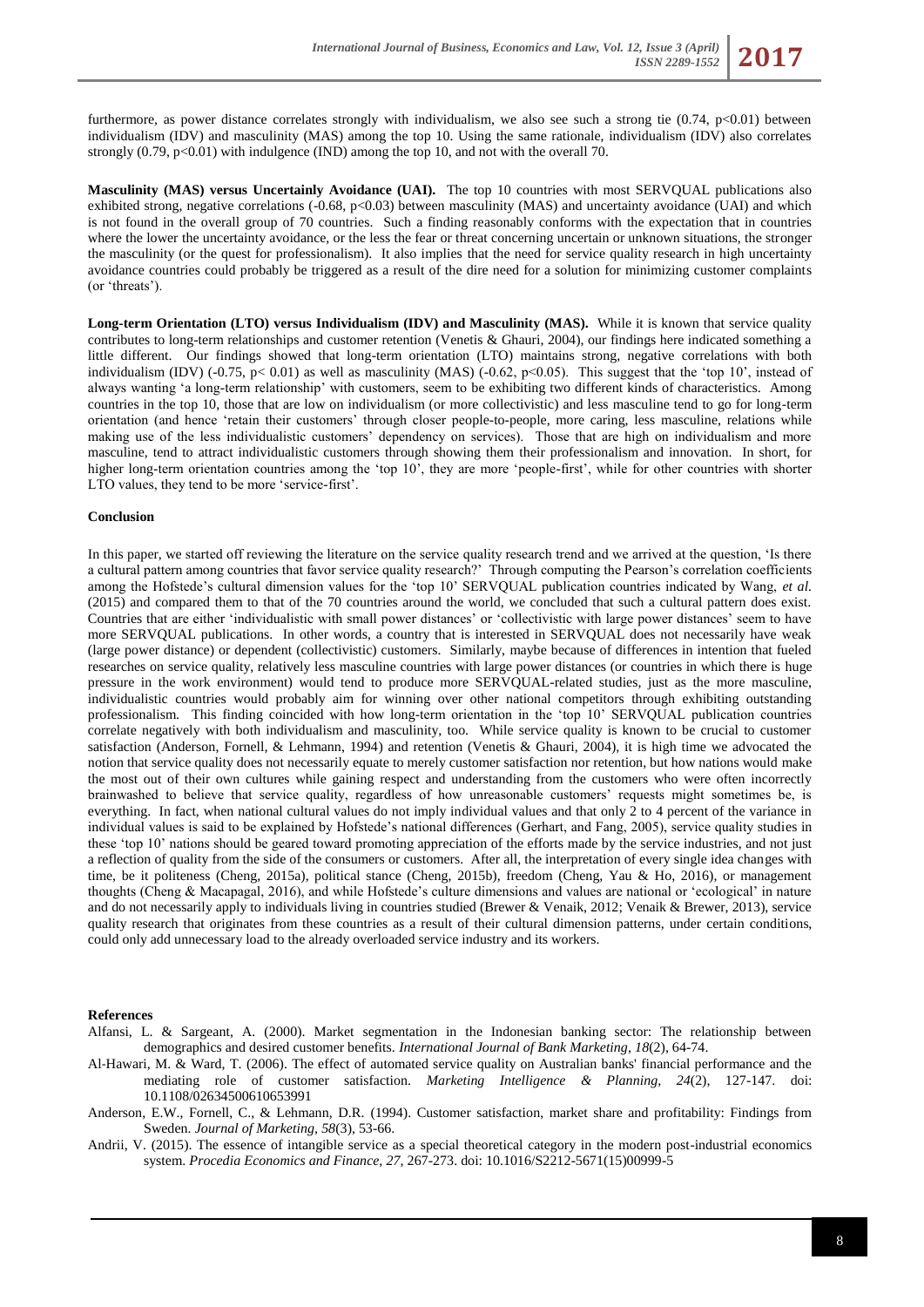- Batiz-Lazo, B. & Wood, D. (2001). Management of core capabilities in Mexican and European banks. *International Journal of Bank Marketing, 19*(2), 89-100.
- Berkeley, B.J. (1992). A review of the Kanban production control research literature. *Productions and Operations Management, 1*(4), doi: 10.1111/j.1937-5956.1992.tb00004.x
- Beugelsdijk, S., Maseland, R., & van Hoorn, A. (2015). Are scores on Hofstede's dimensions of national culture stable over time? A cohort analysis. *Global Strategy Journal, 5*(3), 223-240. doi: 10.1002/gsj.1098
- Bond, et al. (1987). Chinese values and the search for culture-free dimensions of culture. *Journal of Cross-Cultural Psychology, 18*(2), 143-164.
- Boulding, W., Kalra, A., Staelin, R., & Zeithaml, V.A. (1993). A dynamic process model of service quality: From expectations to behavioural intentions. *Joumal of Marketing Research, 30,* 7-27.
- Brewer, P., & Venaik, S. (2012). On the misuse of national culture dimensions. *International Marketing Review, 29*(6), 673-683.
- Cheng, R. & Macapagal, I. (2016). A historical review of administrative thoughts from a cultural perspective. *International Journal of Business, Economics and Law, 11*(3), 19-26.
- Cheng, R. (2015a). Business pragmatics: Why are we being polite? *International Journal of Business, Economics and Law, 6*(2), 27-32.
- Cheng, R. (2015b). Voters versus the corpus of fictional POTUS. *Pertanika Journal of Social Sciences and Humanities (JSSH), 23*(Special), 85-112.
- Cheng, R., Yau, A.H., & Ho, S. (2016). What does the Inglehart-Welzel cultural map tell us about the freedom of Hong Kong? *Southeast Asia Journal of Contemporary Business, Economics and Law, 11*(3), 8-15.
- Cheron, E.J., Boidin, H. & Daghfous, N. (1999). Basic financial services needs of low-income individuals: A comparative study in Canada. *International Journal of Bank Marketing, 17*(2), 49-60.
- Cui, C.C., Lewis, B.R., & Park, W. (2003). Service quality measurement in the banking sector in South Korea. *International Journal of Bank Marketing, 21*(4), 191-201. doi: 10.1108/02652320310479187
- Daniel, E. (1994). Provision of electronic banking in the UK and the Republic of Ireland. *International Journal of Bank Marketing, 17*(2), 72–82.
- Devlin, J.F. (1998). Adding value to service offerings: The case of UK retail financial services. *European Journal of Marketing, 32*(11/12), 1091-1109.
- Ennew, C.T. & Binks, M.R. (1996). The impact of service quality and service characteristics on customer retention: Small businesses and their banks in the UK. *British Journal of Management, 7,* 219-230.
- Fornell, C., Johnson, M.D., Anderson, E.W., Cha, J. & Bryant, B.E. (1996). The American customer satisfaction index: Nature, purpose and findings. *Journal of Business Research, 60*(4), 7-18.
- Furrer, O., Liu, B.S., Sudharshan, D. (2000). The relationships between culture and service quality perceptions: Basis for crosscultural market segmentation and resource allocation. *Journal of Service Research, 2*(4), 355-371.
- Gapp, R., Fisher, R., & Kobayashi, K. (2008). Implementing 5S within a Japanese context: an integrated management system. *Management Decision, 46*(4), 565-579. doi: 10.1108/00251740810865067
- Gerhart, B. and Fang, M. (2005). National culture and human resource management: Assumptions and evidence. *International Journal of Human Resource Management, 16*(6), 971-986.
- Haron, S., Ahmad, N. & Planisek. S.L. (1994). Bank patronage factors of Muslim and non-Muslim customers. *International Journal of Bank Marketing, 22*(1), 32-40.
- Hauser, J.R. & Clausing, D. (1993). House of quality. *Sloan Management Review, Spring,* 61-70.
- Herington, C. & Weaven, S. (2009). E-retailing by banks: E-service quality and its importance to customer satisfaction. *European Journal of Marketing, 43*(9/10), doi: 10.1108/03090560910976456
- Hofstede, G. (1994). Management scientists are humans. *Management Science, 40*(1), 4-13.
- Hofstede, G. (1997). *Cultures and organizations: Software of the mind - intercultural cooperation and its importance for survival*. New York: McGraw Hill.
- Hofstede, G. (2001). *Culture's consequences: Comparing values, behaviors, institutions and organizations across nations* (2nd ed.). Thousand Oaks, CA: Sage Publications.
- Hofstede, G., Hofstede, G. J. & Minkov, M. (2010). *Cultures and organizations: Software of the mind* (Revised 3rd ed.). New York: McGraw Hill.
- Holstius, K. & Kaynak, E. (1995). Retail banking in Nordic countries: The case of Finland. *International Journal of Bank Marketing, 13*(8), 10-20.
- Howcroft, B., Hamilton, R., & Hewer, P. (2002). Consumer attitude and the usage and adoption of home-based banking in the United Kingdom. *International Journal of Bank Marketing, 20*(3), 111-121. doi: 10.1108/02652320210424205
- Inglehart, R. (1997). *Modernization and postmodernization: Cultural, economic, and political change in 43 societies*. Princeton, New Jersey: Princeton University Press.
- Jayawardhena, C. & Foley, P. (2000). Changes in the banking sector The case of Internet banking in the UK. *Internet Research: Electronic Networking Applications and Policy, 7*(2), 120-128.
- Kaynak, E. & Whiteley, A. (1999). Retail bank marketing in Western Australia. *International Journal of Bank Marketing, 17*(5), 221-232.
- Kenney, J. (2010). *Thriving in the crosscurrent: Clarity and hope in a time of cultural sea change*. Chennai, India: Theosophical Publishing House.
- Kennington, C., Hill, J. & Rakowska, A. (1996). Consumer selection criteria for banks in Poland. *International Journal of Bank Marketing, 14*(4), 12-21.
- Koo, C. & Wati, Y. (2010). Toward an understanding of the mediating role of "trust" in mobile banking service: An empirical test of Indonesia case. *Journal of Universal Computer Science, 16*(13), 1801-1824.
- Li, E.Y., Zhao, X. & Lee, T. (2001). Quality management initiatives in Hong Kong's banking industry: A longitudinal study. *Total Quality Management, 12*(4), 451-467.